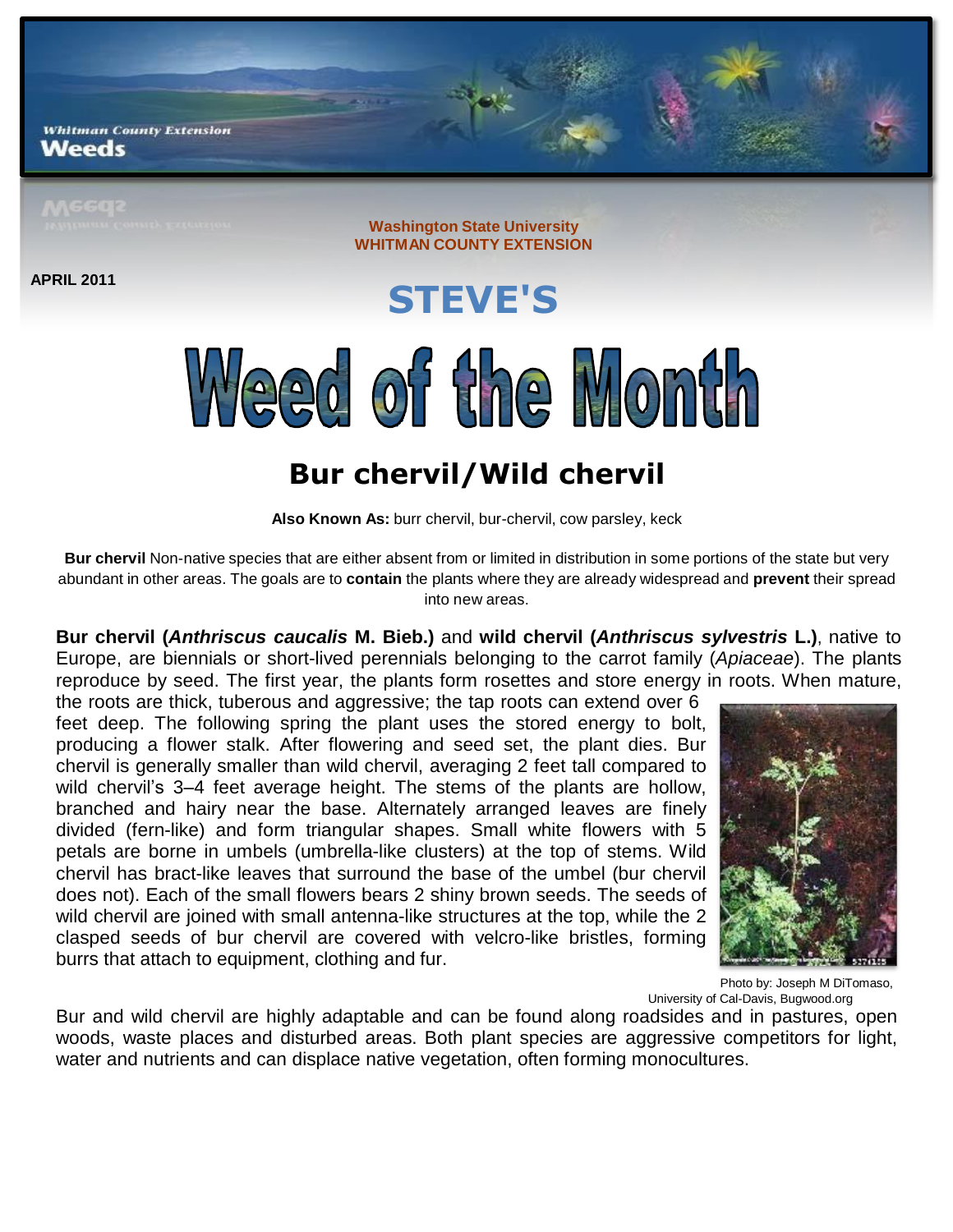

Photo by: John M Randall, The Nature Conservancy, Photo by: Joseph M DiTomaso, University of Bugwood.org **California-Davis, Bugwood.org** California-Davis, Bugwood.org



Photo by: Joseph M DiTomaso, University of California-Davis, Bugwood.org







Photo by: John M Randall, The Nature Conservancy, Bugwood.org

Photo by: John M Randall, The Nature Conservancy, Bugwood.org

## **Control Methods**

Bur and wild chervil contain toxins that can cause skin irritation; therefore, it is prudent to wear protective clothing when handling these plants. Because of their regenerative ability and aggressive growth habit, an integrated approach using a combination of control methods will likely be necessary for successful control.

**Cultural Control:** Whichever control methods are selected, reseeding with beneficial species is important to provide competition and make the area less prone to re-infestation. Also, beware that chervil seeds can be included in wildflower seed mixes so avoid using any questionable mixes.

**Physical/Mechanical Control:** Small populations of chervil can be removed by hand-pulling or digging when the soil is moist, which makes it easier to remove the entire root system—important in preventing resprouting. It is best to bag all plant remains and remove them from the infested area. Monitoring will be necessary to remove any new growth. If mowing is a desired control method (generally not recommended for these chervil species), it must occur before seed set and repeated often so that seed production is prevented. Tillage can be used during the dry months (but before seed set) to uproot the roots so that they dry out and are unable to sprout; for optimal effectiveness, tillage should be combined with herbicide treatments.

**Chemical Control:** Several readily available herbicides have been used to control wild and bur chervil. Among these are clopyralid, glyphosate, chlorsulfuron + metsulfuron. Other herbicides can be used for control but you must read the label to see if the herbicide is labeled for bur chervil control.

**More information can be found in the**

PNW Weed [Management](http://uspest.org/pnw/weeds) Handbook